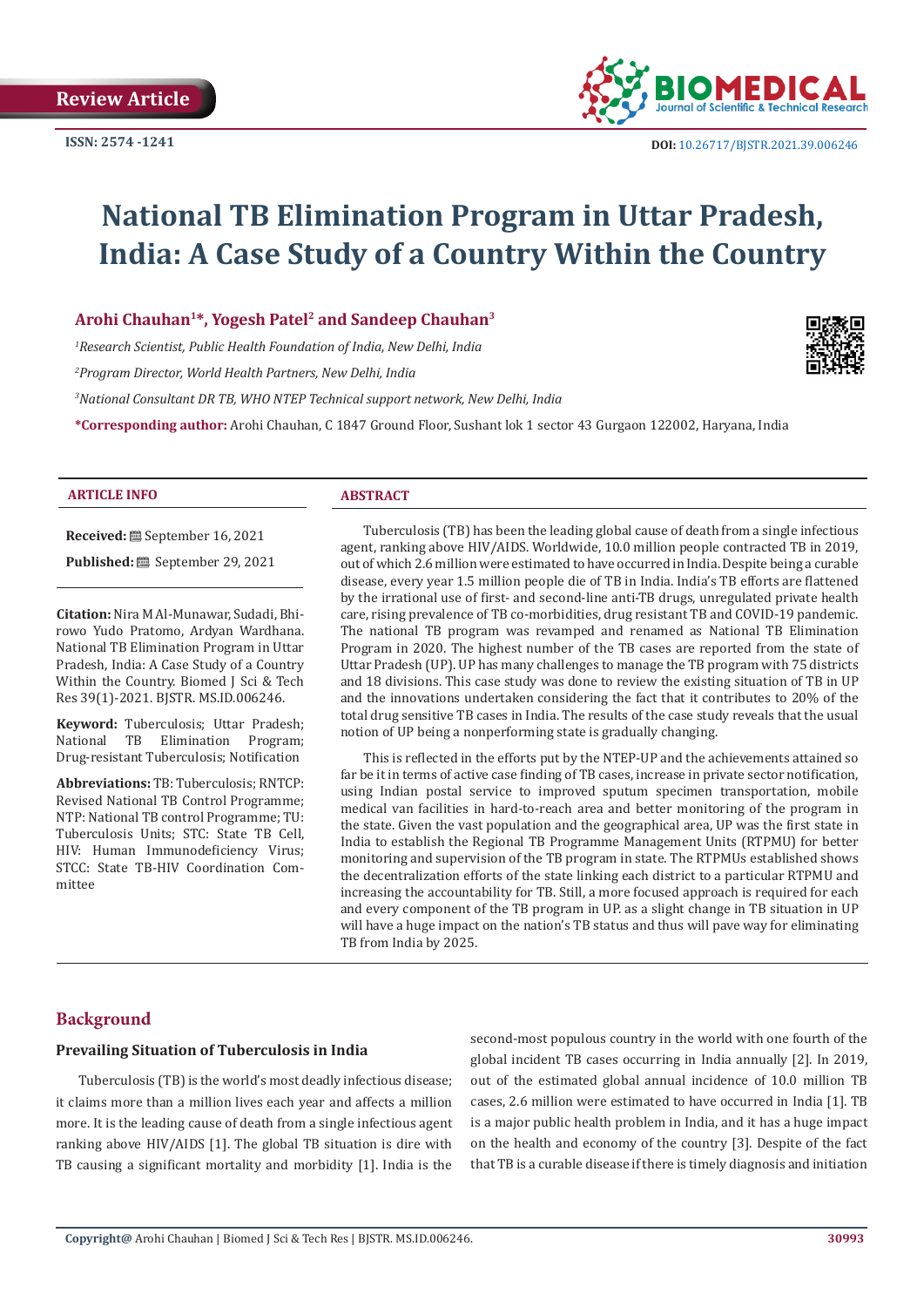of treatment, around two million people develop TB and 1.5 million die of TB in India every year.1 Poor primary health care and infrastructure in rural areas, irrational use of first- and second-line anti-TB drugs, unregulated private health care, rising prevalence of HIV TB comorbidity, widespread malnutrition fueled by poverty are some of the major challenges to control TB in India [4]. In addition, COVID-19 pandemic threatens to impact the progress made so far in reducing the burden of TB disease posing a considerable challenge for TB control efforts in India [1].

# **Journey of TB**

The journey of TB control in India started with the establishment of sanatoria [5]. This was a maiden attempt in controlling the transmission of infection disease provided a timely diagnosis and initiation of treatment. Around two million people develop TB and 1.5 million die of TB in India every year [1]. The saga of TB control in India spans many decades. It is the most ancient disease with its description available in the ancient Vedas [6]. The evolution of the disease has been need-based, relating to problems of a technical, operational and managerial nature that arose over a period of time in the country [7]. As with most other countries, the initial anti-TB measures implemented in India were unplanned and ad hoc in nature, confined mainly to the establishment of hospitals and sanatoria [8]. This was due partly to lack of resources and partly to a preoccupation by way of isolation. Simultaneously, around the time India gained independence, effective drugs against TB began to be available (Streptomycin 1944, PAS 1946, Thiacetazone 1950, Isoniazid 1952 and Rifampicin1966) [8].

An estimated 4000 clinics and 5,00,000 beds were required for TB control according to western standards of the time in India [9]. Owing to money restrains, attention was directed to prevention of TB by way of BCG vaccination. Along with BCG vaccination, chest radiography, sputum microscopy for case finding, and ambulatory domiciliary chemotherapy for treatment were the other available tools for the control of TB. In order to apply these tools on a large scale, genesis of National TB control Programme (NTP) happened [9]. Now despite of the existence of NTP since 1962, no appreciable change was observed in the epidemiological situation of TB in the country. The situation was further threatened with the emergence of the HIV-AIDS epidemic and the spread of multi-drug resistance TB.7 In view of this, in 1992, came the Revised National TB Control Programme (RNTCP) which was renamed as National TB Elimination Program (NTEP) in 2020 [8,10].

# **National TB Elimination Program (NTEP)**

To revitalize the TB control programme in India, NTEP adopted the internationally recommended Directly Observed Treatment Short-course (DOTS) strategy, as the most systematic and costeffective approach [8]. It started with as a pilot in 1993 and was

launched countrywide as a national programme in 1997. Rapid expansion of NTEP began in late 1998. Thirty percent of the country's population was covered by the end of 2000, and by the end of 2002, 50%of the country's population was covered under the NTEP. By December 2005, around 97% (about 1080 million) of the population had been covered, and the entire country was covered under DOTS by 24th March 2006 [11]. NTEP was set in motion in Uttar Pradesh (UP) way back in 2006 when in other state it was already attaining maturity [12]. UP being the most populous and vast state in the country contributes to the highest number of TB cases. It is the vastest state in India in terms of demography as well as geography making it challenging to manage the program with 75 districts [13]. UP contributes to 20% of the total notified TB cases in India [2]. Hence, it was decided to review the existing situation of TB in UP and new innovations undertaken to combat TB in UP.

# **Methodology**

Uttar Pradesh is bounded by Nepal on the North, Himachal Pradesh on the north-west, Haryana on the west, Rajasthan on the southwest, Madhya Pradesh on the south and south- west and Bihar on the east. Situated between 23o 52'N and 31o 28 N latitudes and 77o 3' and 84o 39'E longitudes, this is the fourth largest state in the country [14]. Uttar Pradesh is the densely populous state in the country accounting for 16.4 per cent of the country's population. It is also the fourth largest state in geographical area covering 9.0 per cent of the country's geographical area, encompassing 2, 94,411 square kilometers and comprising of 75 districts, 18 divisions, 901 development blocks and 200 million inhabited villages. The density of population in the state is 829 person per square kilometers as against 382 for the country [15]. This case study analyzes the current situation of the NTEP in UP. New initiatives were studied to understand their potential. The case study is based on the analysis of secondary data from the management information systems of the national, state and district levels. Information regarding health infrastructure and human resources was collected from Annual TB report, 2021. Data and information were also obtained from official website of the TBC-India.

# **Current Scenario**

### **Infrastructure**

In NTEP infrastructure, UP is headed by State TB cell (STC) located at Lucknow. The State TB Training and Demonstration Centre (STDC) is situated at Agra. STDC was built to effectively monitor and supervise the program. It is a premier institute in the state to impart quality training and workshops to all the key managers and supervisors in the state. The state has established five Regional TB programmatic Monitoring Units (RTPMUs) for better programmatic monitoring [12]. The state has 75 District Tuberculosis Centers (DTC), 993 Tuberculosis units (TU) and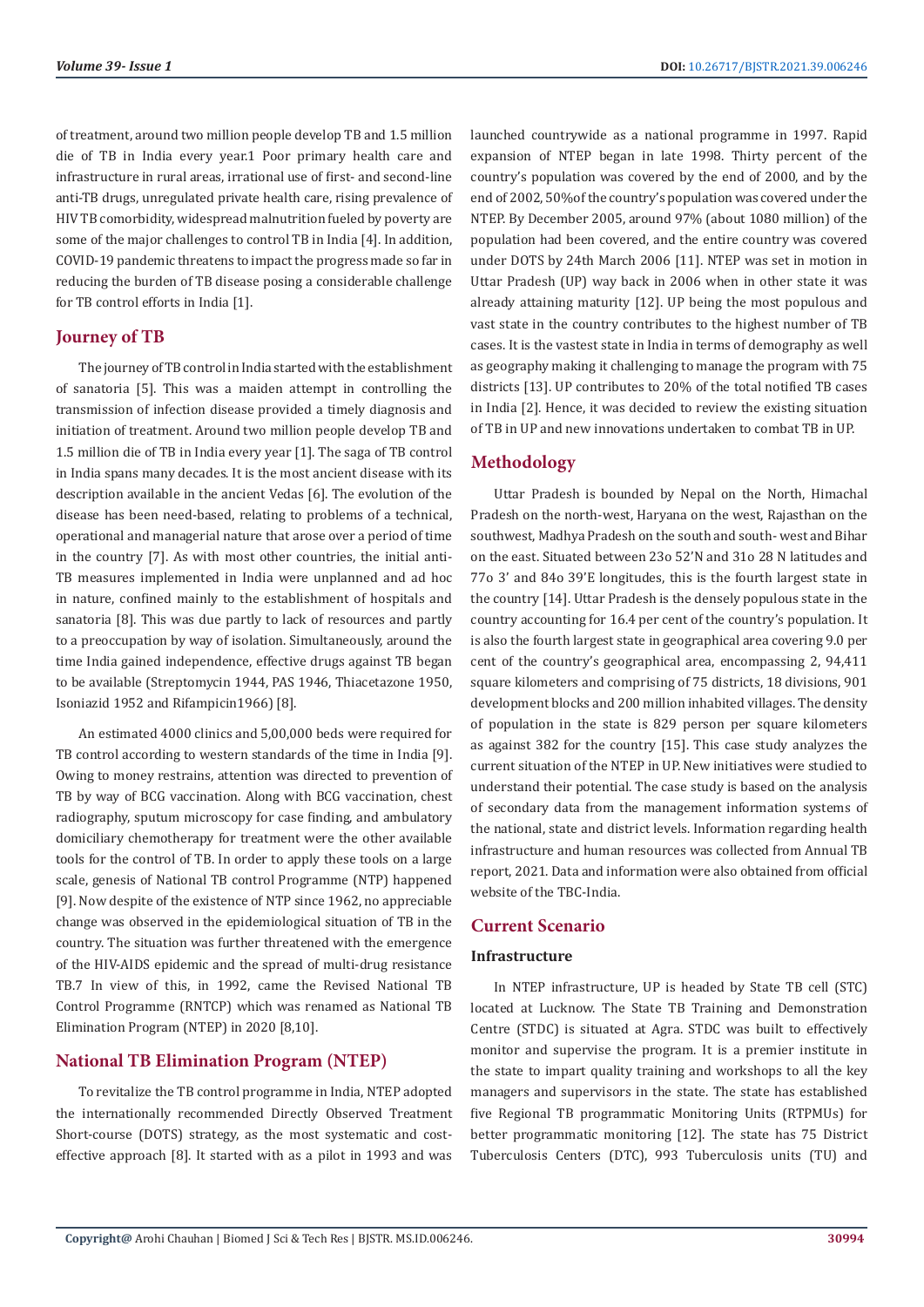2063 Designated Microscopy Centers (DMC) [2]. In laboratory infrastructure, there are 11 Culture & Drug Susceptibility Testing (C & DST) laboratories out of which 5 are having LPA facility, including 2 Intermediate Reference Laboratory (IRL) and 148 CBNAAT/ TrueNAT sites are operational in the state [2]. A total of 23 DR-TB centers have been established for the management of DR-TB [2].

### **Case Finding**

Since the programme Implementation in 2006, the state has seen noticeable achievement in improving the prevailing situation of TB and thus contributing to the achievement of Millennium Development Goal [12]. UP being the most populous and vast state in the country, it contributes to the highest number of TB cases, and it has made significant efforts in achieving these targets. The New Smear Positive case detection rate in the year 2007 which was the initial phase of implementation of NTEP in UP was 99606 per lakh population [12]. The Annual Case Notification Rate achieved in the year 2020 against target was 61% [2]. Although the state is struggling to achieve the expected rate of more than 70%, the improvement in terms of number is worth noticing. The treatment success rate of UP of 2019 cohort was 83% as compared to the

**Table 1:** Key indicators of case finding activities of NTEP – UP.

national average of 82%. In the present study, Presumptive TB examination rate (erstwhile Suspect examination rate) and case notification rate (CNR) were examined for the past 10 years.

Presumptive TB examination refers to a person with any of the symptoms and signs suggestive of TB including cough for more than two weeks, significant weight loss, hemoptysis, any abnormality in chest radiograph [16]. As seen from Table 1, Presumptive TB examination per lakh population has increased which relates to a more robust and strengthened case finding activities. Presumptive TB examination rate is the number of presumptive TB cases who have undergone sputum examination per lakh population per year while case notification rate is the number of tuberculosis cases registered in a specified time period (per year) in unit population (per lakh) in a defined area (e.g., TU/district/state) [16]. This depends on the extent to which patients utilize the health services. CNR is remaining steady/decreasing which denotes that even though case finding efforts are accelerated (which is reflected from Presumptive TB examination over the years), case load remains unaffected which is also one of the achievements of NTEP-UP (Tables 1 & 2).

| Year | Populatio n (in<br>lakh) covered by<br><b>NTEP UP</b> | <b>Presumptive TB</b><br><b>Case Examination</b><br>Rate | <b>Annual Total Case</b><br><b>Notification Rate</b><br><b>Public Sector</b> | <b>Annual Total Case</b><br><b>Notification Rate</b><br><b>Private Sector</b> | <b>Annual Total Case</b><br><b>Notification Rate</b><br><b>Total</b> | Proportionate<br>contribution of The<br>state in National<br><b>Annual Case</b><br>notification (%) |
|------|-------------------------------------------------------|----------------------------------------------------------|------------------------------------------------------------------------------|-------------------------------------------------------------------------------|----------------------------------------------------------------------|-----------------------------------------------------------------------------------------------------|
| 2011 | 1996                                                  | 636                                                      | $NA**$                                                                       | $NA**$                                                                        | 143<br>-285884                                                       | 18.80%                                                                                              |
| 2012 | 2035                                                  | 592                                                      | $NA**$                                                                       | $NA**$                                                                        | 134 (27178)                                                          | 18.50%                                                                                              |
| 2013 | 2055                                                  | 604                                                      | 123.7<br>$-25611$                                                            | 0.3(622)                                                                      | 124<br>$-256733$                                                     | 18.10%                                                                                              |
| 2014 | 2104                                                  | 632                                                      | 119<br>$-250733$                                                             | 2(4631)                                                                       | 121<br>$-255364$                                                     | 17.60%                                                                                              |
| 2015 | 2127                                                  | 656                                                      | 106<br>$-227724$                                                             | 9(18865)                                                                      | 115<br>-246589                                                       | 17.30%                                                                                              |
| 2016 | 2178                                                  | <b>NA</b>                                                | 102<br>$-260572$                                                             | 12 (37174)                                                                    | 120<br>$-297746$                                                     | 16.90%                                                                                              |
| 2017 | 2215                                                  | <b>NA</b>                                                | 110<br>$-244074$                                                             | 30 (66967)                                                                    | 140<br>$-311041$                                                     | 17.00%                                                                                              |
| 2018 | 2251                                                  | 917                                                      | 136<br>$-305626$                                                             | 51<br>$-114808$                                                               | 187<br>$-420434$                                                     | 19.50%                                                                                              |
| 2019 | 2287                                                  | 866                                                      | 143<br>$-326305$                                                             | 70<br>$-160080$                                                               | 213<br>-486385                                                       | 20.20%                                                                                              |
| 2020 | 2324                                                  | 482                                                      | 104<br>$-242323$                                                             | 53<br>$-124318$                                                               | 158<br>$-366641$                                                     | 20.30%                                                                                              |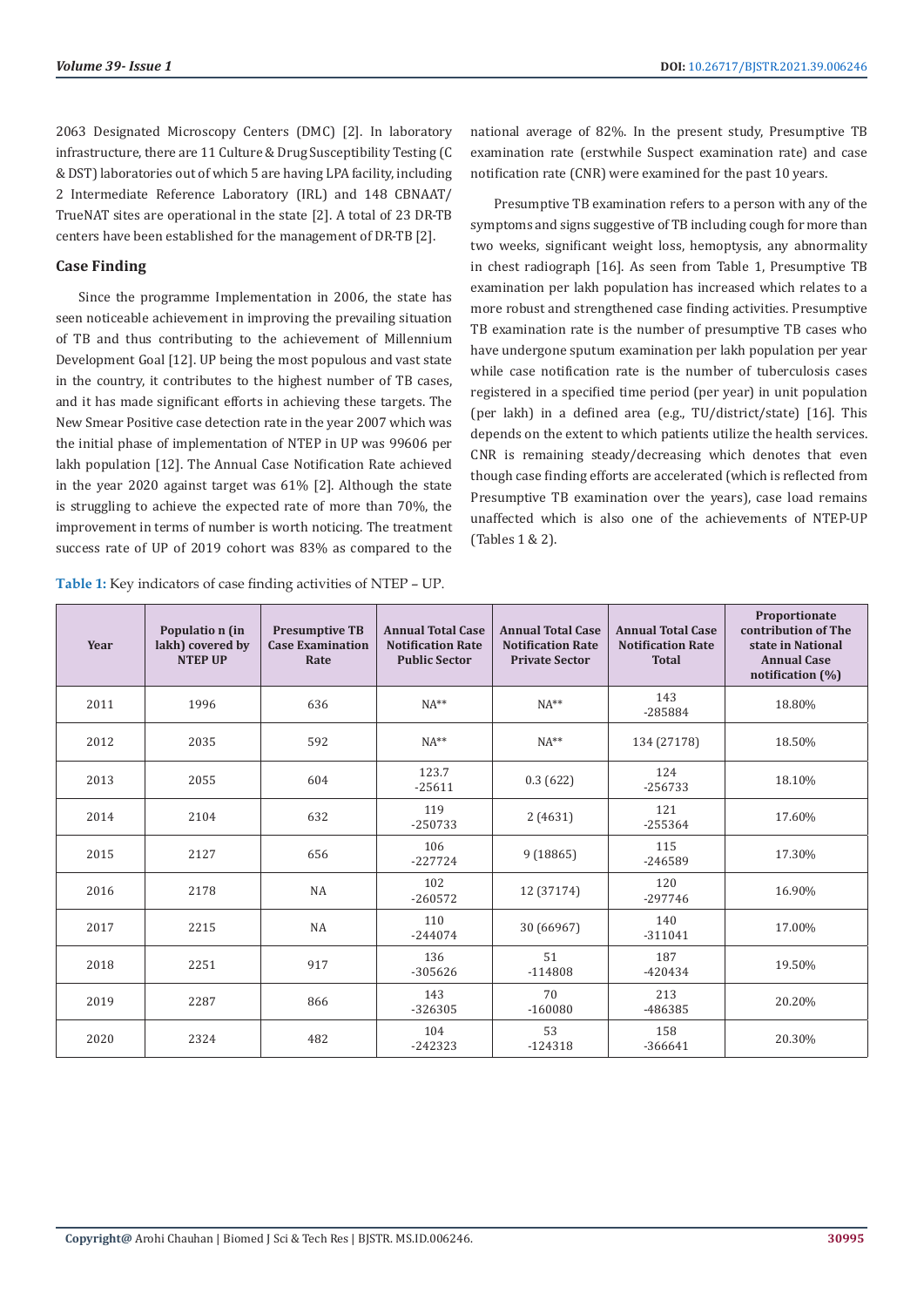#### **Table 2:** Physical infrastructure of NTEP in UP.

| <b>Total population</b> | 23.24 cr       |  |  |
|-------------------------|----------------|--|--|
| Urban population        | 5.1 cr (22.2%) |  |  |
| <b>Districts</b>        | 75             |  |  |
| TUs                     | 993            |  |  |
| <b>DMCs</b>             | 2063           |  |  |
| IRL                     | $\mathcal{P}$  |  |  |
| <b>STDC</b>             |                |  |  |
| <b>RTPMU</b>            | 5              |  |  |

NTEP was implemented in Gujarat state in 1998 and it is one of the better performing states as far as control of TB is concerned [17]. There are other states in India who have better indicators, but they are small states. Gujarat is demographically comparable to UP state [18], and its key indicators of case finding are much higher compared to UP [2]. In the year 2015, which is considered as benchmark for TB free certification [2] the presumptive TB examination rate in Gujarat was 884 per lakh population which increased to 1164 in 2020 along with increase in CNR from 128 to 173 per lakh population in 2020 while Presumptive TB examination of UP was 624 per lakh population in 2015 which decrease to 482 in 2020 along with increase in CNR from 115 to 158 per lakh population which suggests that despite a decrease efforts for case detection, case notification has increase as compared to 2015 [2,19]. Hence, more of vigorous active case finding strategies are required.

UP is one of the five states besides Maharashtra, Madhya Pradesh, Gujarat and Rajasthan that contributes half of the total notified TB cases in India [2]. The annual TB case notification is increase during the last 10 years. It is evident from, there is a doubling observed in case notification rate from 2011 to 2019 with

a fall in 2020 probably due to COVID-19 pandemic situation in the country. Apart from Ladakh, Lakshadweep, Mizoram and Sikkim, all the states and UTs in India presented a decrease in TB notification rates in the March-April 2020 [2]. The same was observed in UP with the first half of 2020 witnessing a 50% fall in TB notification due to vast hampering of the nationwide health system and restriction of movement due to lockdown situation [2]. But the state took vigorous steps like Active case finding and TB-COVID bi- directional screening which helped in increasing the TB notification by 26% in the last half of 2020 [2]. A well-planned screening for active TB among the high-risk groups is an established effective strategy to improve early case detection [2]. Active case finding activities were being implemented in NTEP since 2017 [20,21]. UP conducted ACF activities with 10121 patients diagnosed of TB among 43 million population mapped in 20202 and 14000 TB patients diagnosed among 56 million population mapped in 2019 [22] with the help of mobile TB diagnostic van enabling early TB diagnosis especially in hard-to-reach areas.

One of the major hindrances in TB detection is poorly established specimen collection and transportation systems in India [23]. Even though UP piloted the use of public postal service for sample transportation in 2019 when nationwide efforts were being made to link the sputum transport with India postal services28, it still needs to strengthen and monitor the engagement of public postal service for sample transportation. Figure 1 reveals that private TB case notification have increased over the past 10 years. Much of this increase in notification is credited to the directly transferred benefit (DBT) scheme of NTEP2 and the fact that the TB was declared as a notifiable disease in May 2012 [24]. UP has shown a considerable achievement in private case notification rate over a period of last 7 years since private sector started notifying TB cases.



**Figure 1:** Comparison of Private Sector notification of NTEP-UP and India.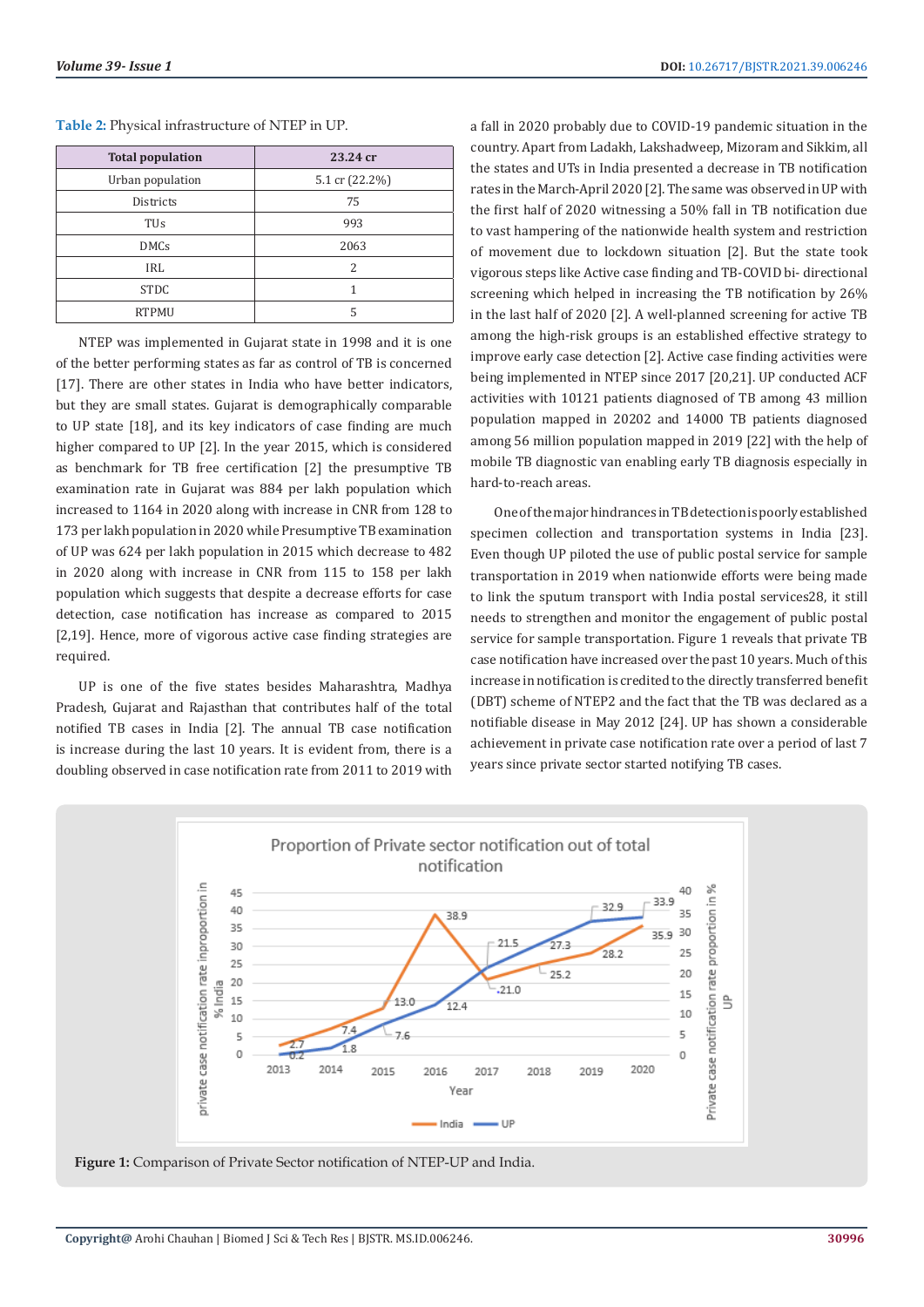### **Multi-Drug Resistant TB**

Drug resistant TB is one of the major impediments to achieving the National strategic plan (NSP) goal of ending TB in India [10]. India bears 27% of the global burden of multi-drug resistant TB (MDR-TB) cases [2] An estimated 1,24,000 people developed MDR-TB in India in 2019, i.e., 9.1 cases per one lakh population [2]. The first national anti-TB drug resistance survey reported 28% of TB patients resistant to any drugs and 6.2% having MDR TB. India is one of the countries with highest burden of MDR-TB in the world and UP is the one state which contributes to the maximum load of MDR-TB in India [2]. UP has introduced Programmatic management of drug resistant TB services in all 75 districts in 2013 [12]. It has 23 nodal DR-TB centers operationalized by airborne infection control measures [2]. UP contributes to 25% of total DR-TB case notification of India [2] (Figure 2) In 2020, Universal drug susceptibility testing. was offered to 60% of notified TB patients in. DR-TB Case notification rate in UP is 5.3 per lakh population in 2020 Thus, more intensive efforts are required to offered UDST to all the eligible DR-TB patients [2]. (Figure 2) reveals an increasing trend of DR-TB cases in the last 10 years with a fall observed in the year 2020 due to COVID-19 pandemic when the overall case notification was reduced.



#### **TB-HIV**

Human Immunodeficiency Virus (HIV) is a risk factor for TB which not only increases the risk of reactivating latent TB infection but also increases the risk of rapid TB progression soon after the TB infection or reinfection. TB in people living with HIV is very difficult to diagnose and treat owing to challenges related to comorbidity, pill burden, co-toxicity and drug interactions [25]. India accounts for the highest burden of TB-HIV co-infected cases [2] India initiated provider-initiated testing and counselling among presumptive TB cases for early detection of HIV [2]. UP is a low HIV prevalence state. Out of the total TB-HIV burden, UP contributes about 6.95% of the total TB-HIV burden in India.2 In 2020, there were 2356 TB HIV co-infected patients diagnosed with HIV among those tested. Guidelines on prevention and management of TB in people living with HIV at ART centers recommended all TB-HIV coinfected patients should receive cotrimoxazole prophylactic therapy to prevent development of other common opportunistic infections [26].

In 2020, 94% of the total diagnosed HIV patients with TB were initiated on CPT whereas 92% were initiated on ART.2 UP reported high coverage of HIV testing among TB patients notified in 2019 especially in the public sector (85%) [27]. In UP, State TB-HIV coordination committee (STCC) and State Technical Working Group (STWG) monitors key policy related to TB-HIV collaborative activities. District TB officers were given the charge of District HIV Nodal officers in 2008 making them the focal point for both TB and HIV related activities and better implementation of policy decisions [12,27-30].

## **Regional TB Programme Management Units: An Innovative Idea**

Over the years India has been trying to initiate and implement new ideas of controlling and eliminating Tuberculosis from the country. Thus, in line with the Country's view the State of Uttar Pradesh is working on the same path and has taken new initiatives to achieve the goals. Though the complete implementation of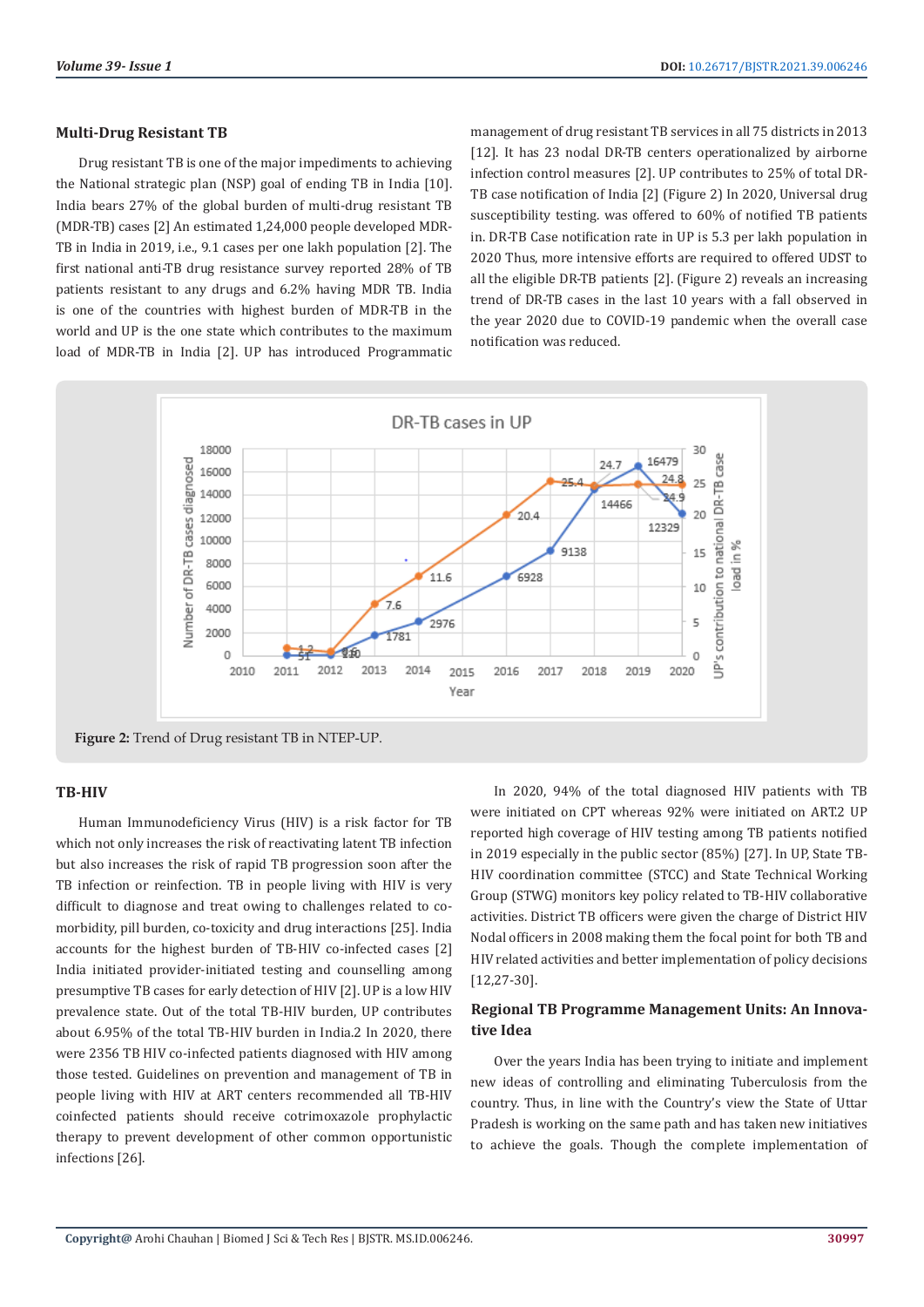NTEP in the state was in the year 2006, in year 2014 an innovation through National Health Mission was conceived which lead to the establishment of four Regional TB Program Management Unit (RTPMU) at Agra, Bareilly, Lucknow and Varanasi. Recently, fifth RTPMU was inaugurated at Gorakhpur, UP [12]. Because of the fact that UP being a large state with 75 districts thus NTEP-UP has always faced a challenge of intensive monitoring, supervision and evaluation of all the districts in the programme from one State unit which is the State TB Cell at Lucknow [12]. Thus, a felt need for decentralization of the State Program Management, Supervision & Monitoring from State Head Quarter to the Regional levels units was seen.

The vision of RTPMU is handholding of districts with supportive supervision Each RTPMU is working as a satellite unit of both STC (State TB Cell) at Lucknow & STDC (States NTEP training and quality assurance establishment located) at Agra and are performing their key roles while supporting the districts linked to them which has led to a more effective Administration, Supervision, Monitoring, Training, External Quality Assurance, Reviews, Logistic management etc. [12]. Functions of RTPMU are to share the responsibilities of STC and STDC to effectively supervise, monitor and provide training as well as feedback to their linked districts for TB control. RTPMU is managed by a regional TB program management officer (RTPMO), 2 Deputy RTPMO, Consultant, Data entry operator and office assistant [12]. Thus, since the establishment of the five RTPMU's state has achieved a noteworthy improvement in the key indicators and had shown the National Program Managers at Government of India & WHO that the preconceived notion of UP being a nonperforming state is gradually negated [31].

### **Conclusion**

UP contributes to the maximum case load of drug sensitive TB (20%) and DR-TB (25%) in India. Being a vast and populous state with 75 districts, it has a mammoth task lying ahead to eliminate TB by 2025. The usual notion of UP being a nonperforming state is gradually changing. This is reflected in the efforts put by the NTEP-UP and the achievements attained so far be it in terms of active case finding of TB cases, increase in private sector notification, using Indian postal service to improved sputum specimen transportation, mobile medical van facilities in hard-to-reach area and better monitoring of the program in the state. The RTPMUs established shows the decentralization efforts of the state linking each district to a particular RTPMU and increasing the accountability for TB. And these efforts are on-going, be it the recent establishment of RTPMU Gorakhpur or the Chief Minister of UP urging ministers and lawmakers to adopt one TB patient each to achieve the target of making UP free of TB which shows the hardcore commitment of the state to eliminate TB. Private sector notification and the proportion

of UDST offered to TB patients needs to be further increased in UP. A more focused approach is required for each and every component of the TB program in UP. as a slight change in TB situation in UP will have a huge impact on the nation's TB status and thus will pave way for eliminating TB from India by 2025.

#### **References**

- 1. (2021) World Health Organization. Global Tuberculosis Report.
- 2. [\(2021\) National TB Elimination Program. India TB Report 2021 Annual](https://tbcindia.gov.in/showfile.php?lid=3587) [Status Report.](https://tbcindia.gov.in/showfile.php?lid=3587)
- 3. [Narain JP \(2016\) Public health challenges in India Seizing the](https://www.ncbi.nlm.nih.gov/pmc/articles/PMC4799645/) [opportunities.pdf. IJCM 41\(2\): 85-88.](https://www.ncbi.nlm.nih.gov/pmc/articles/PMC4799645/)
- 4. [Patil JS \(2015\) Current Treatment of Tuberculosis. J Pharmacovigil 3\(4\):](https://www.longdom.org/open-access/current-treatment-of-tuberculosis-2329-6887-1000e143.pdf) [1000e143.](https://www.longdom.org/open-access/current-treatment-of-tuberculosis-2329-6887-1000e143.pdf)
- 5. [Barberis I, Bragazzi NL, Galluzzo L, Martini M \(2017\) The history of](https://www.ncbi.nlm.nih.gov/pmc/articles/PMC5432783/) [tuberculosis: from the first historical records to the isolation of Koch's](https://www.ncbi.nlm.nih.gov/pmc/articles/PMC5432783/) [bacillus. J Prev Med Hyg 58\(1\): E9-E12.](https://www.ncbi.nlm.nih.gov/pmc/articles/PMC5432783/)
- 6. Gupta N (2016) Tuberculosis: Current Scenario in India. Sci India.
- 7. [Gupta D \(2018\) Administrative challenges in the implementation of](https://pubmed.ncbi.nlm.nih.gov/29933858/) [RNTCP. Indian J Tuberc 65: 187-189.](https://pubmed.ncbi.nlm.nih.gov/29933858/)
- 8. [Sachdeva KS, Malik Parmar, Raghuram Rao, Sandeep Chauhan, Vaibhav](https://pubmed.ncbi.nlm.nih.gov/33308672/) [Shah, et al. \(2020\) Paradigm shift in efforts to end TB by 2025. Indian J](https://pubmed.ncbi.nlm.nih.gov/33308672/) [Tuberc 67\(4S\): S48-S60.](https://pubmed.ncbi.nlm.nih.gov/33308672/)
- 9. Vijay S, Kumar P, Chauhan LS The History of Tuberculosis Control in India: Glimpses through Decades. In: Tuberculosis Control in India, p. 15-22.
- 10.[\(2017\) Central TB Division, Directorate General of Health Services,](https://tbcindia.gov.in/WriteReadData/NSP%20Draft%2020.02.2017%201.pdf) [Welfare M of H with F. National Strategic Plan for Tuberculosis](https://tbcindia.gov.in/WriteReadData/NSP%20Draft%2020.02.2017%201.pdf) [Elimination 2017-2025.](https://tbcindia.gov.in/WriteReadData/NSP%20Draft%2020.02.2017%201.pdf)
- 11. [Arora VK, Chopra KK \(2019\) Journey of tuberculosis control in India.](https://pubmed.ncbi.nlm.nih.gov/30878065/) [Indian J Tuberc 66\(1\): 178-183.](https://pubmed.ncbi.nlm.nih.gov/30878065/)
- 12.(2015) UP ST cell. Annual Status Report 2015 Uttar Pradesh, India.
- 13.[\(2008-2021\) State N health mission UP. Uttar Pradesh State Program](file:///F:/Journals/BJSTR.MS.ID.006246/BJSTR-OTO-21-RW-197_W/BJSTR-OTO-21-RW-197_W/1.%09https:/nhm.gov.in/index4.php?lang=1&level=0&linkid=49&lid=62) [Implementation Plan.](file:///F:/Journals/BJSTR.MS.ID.006246/BJSTR-OTO-21-RW-197_W/BJSTR-OTO-21-RW-197_W/1.%09https:/nhm.gov.in/index4.php?lang=1&level=0&linkid=49&lid=62)
- 14.(2013) NRHM U. Demographic Profile & Health Care Delivery System.
- 15. [Baliyan S kumar \(2016\) Demographic Changes and Growth of Population](https://www.nepjol.info/index.php/IJSSM/article/view/15961) [in Uttar Pradesh. Trends and Status. International Journal of Social](https://www.nepjol.info/index.php/IJSSM/article/view/15961) [Sciences and Management 3\(4\): 228-238.](https://www.nepjol.info/index.php/IJSSM/article/view/15961)
- 16.[\(2016\) Revised National Tuberculosis Control Program. Technical and](file:///F:/Journals/BJSTR.MS.ID.006246/BJSTR-OTO-21-RW-197_W/BJSTR-OTO-21-RW-197_W/1.%09https:/www.tbcindia.gov.in/index1.php?lang=1&level=2&sublinkid=4573&lid=3177) [operational guidelines for TB control in India.](file:///F:/Journals/BJSTR.MS.ID.006246/BJSTR-OTO-21-RW-197_W/BJSTR-OTO-21-RW-197_W/1.%09https:/www.tbcindia.gov.in/index1.php?lang=1&level=2&sublinkid=4573&lid=3177)
- 17. [Ramachandran R, Nalini S, Chandrasekar V, Sanghvi AS, Wares F, et al.](https://pubmed.ncbi.nlm.nih.gov/19723407/) [\(2009\) Surveillance of drug-resistant tuberculosis in the state of Gujarat](https://pubmed.ncbi.nlm.nih.gov/19723407/) [, India. Union 13\(9\): 1154-1160.](https://pubmed.ncbi.nlm.nih.gov/19723407/)
- 18.(2011) C. State Census 2011.
- 19.[\(2015\) Revised National Tuberculosis Control Program 2015. TB India](https://www.tbcindia.gov.in/showfile.php?lid=3166) [2015 Annual Status Report.](https://www.tbcindia.gov.in/showfile.php?lid=3166)
- 20.[\(2018\) Revised National Tuberculosis Control Program2015. India TB](https://www.tbcindia.gov.in/showfile.php?lid=3314) [report 2018 Annual status report.](https://www.tbcindia.gov.in/showfile.php?lid=3314)
- 21. [\(2019\) Revised National Tuberculosis Control Program. India TB Report](https://tbcindia.gov.in/WriteReadData/India%20TB%20Report%202019.pdf) [2019 Annual Status Report.](https://tbcindia.gov.in/WriteReadData/India%20TB%20Report%202019.pdf)
- 22. [\(2020\) Revised National Tuberculosis Control Program. INDIA TB](https://www.tbcindia.gov.in/showfile.php?lid=3538) [REPORT 2020 Annual Status Report.](https://www.tbcindia.gov.in/showfile.php?lid=3538)
- 23.[\(2019\) Revised National Tuberculosis Control Program. Report of the](https://www.tbcindia.gov.in/showfile.php?lid=3536) [Joint Monitoring Mission.](https://www.tbcindia.gov.in/showfile.php?lid=3536)